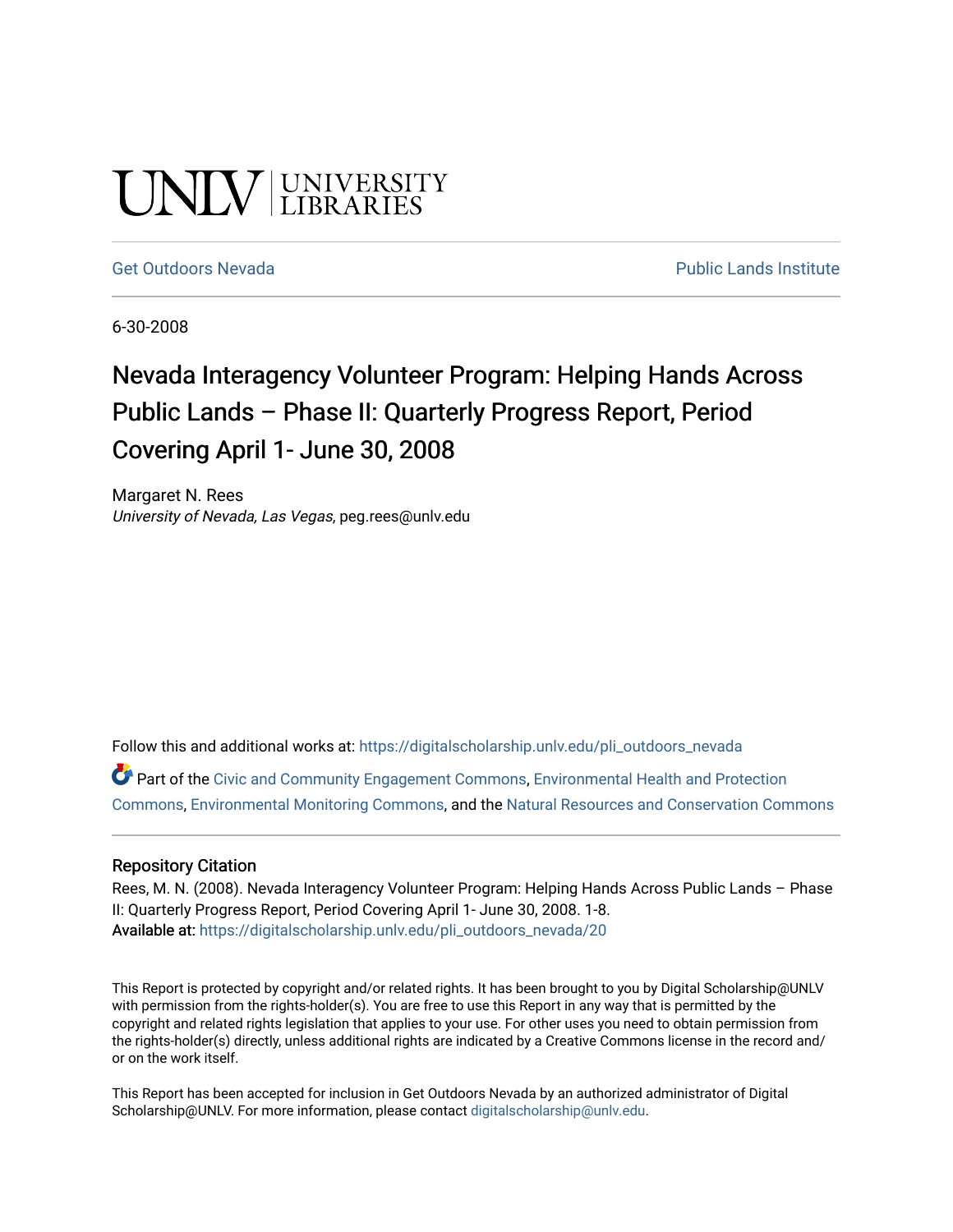

### **QUARTERLY PROGRESS REPORT**

University of Nevada, Las Vegas Period Covering April 1- June 30, 2008

Cooperative Agreement Number H8R07060001 Task Agreement Number J8R07070001

Nevada Interagency Volunteer Program: Helping Hands Across Public Lands – Phase II

#### **Executive Summary**

- The number of records in the volunteer database increased 6% since January 1, 2008. The database now contains 5,171 records.
- Website activity decreased, recording an average of 67,180 hits per month, a decrease of 19% from last quarter, with an average of 6,618 pages viewed per month.
- Spring volunteer training has been completed
- Fall events have been scheduled.
- The first Interagency Volunteer Program Bus Tour has been completed.
- The new seed collection events have been completed

#### **Summary of Attachments**

• 2008 Fall event schedule

#### **Task 1. Refine and maintain a quality Web-based volunteer database.**

• The Volgistics volunteer database is now populated with 5,171 records, representing an increase of 305 individuals since last quarter. *(See Figure 1 on next page)*.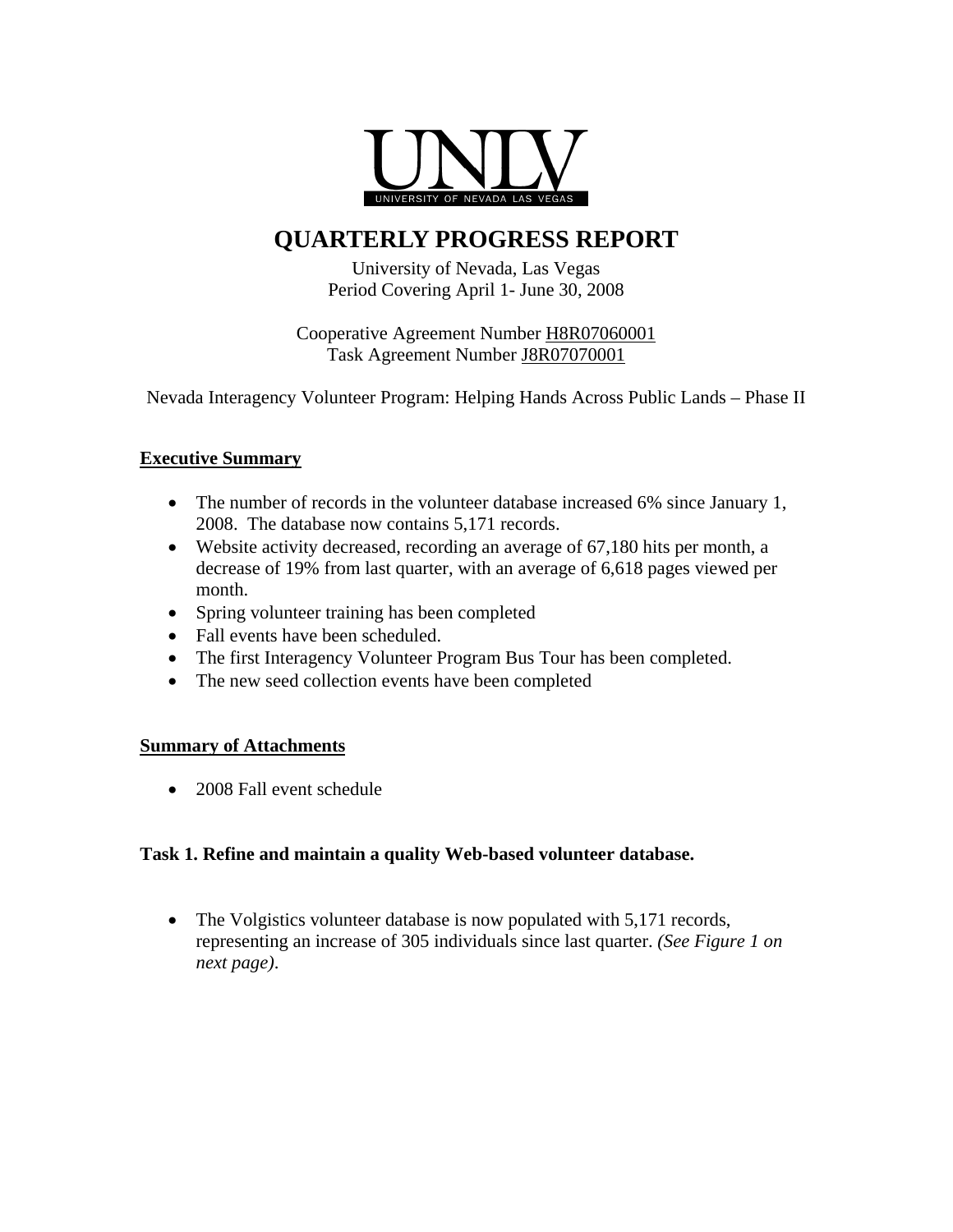





#### **Task 2. Manage, update, and administer an IVP Website.**

Website activity continues to fluctuate depending on the time of year. During this quarter, Website activity decreased; results are as follows:

- An average of 67,180 hits per month, a decrease of 19%.
- An average of 6,618 pages viewed per month. (See Fig. 2 below.)



**Fig. 2 illustrates activity on the Website.**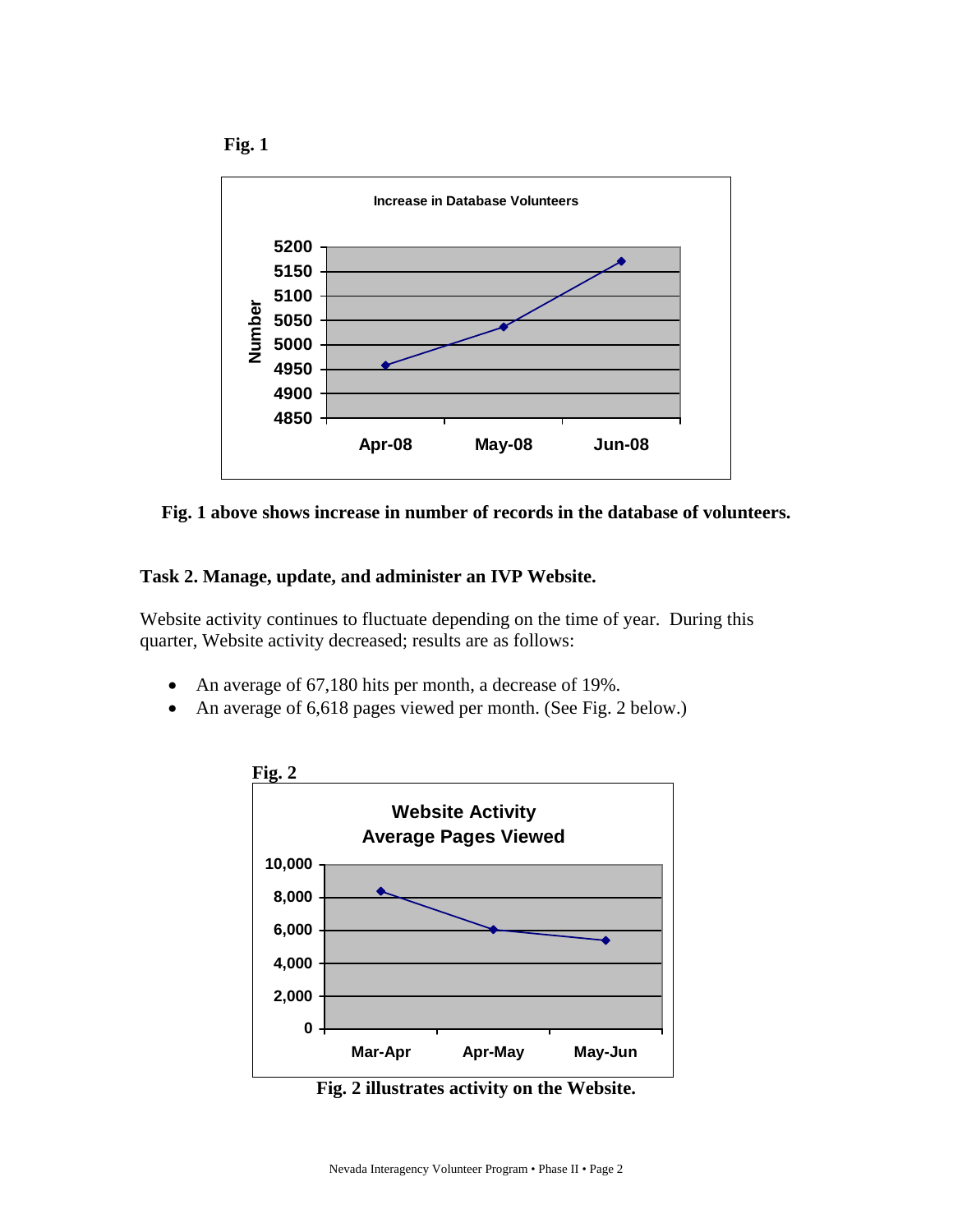#### **Task 3. Evaluate and revise, as appropriate, Standard Operating Procedures (SOPs) for all areas of interagency volunteer management.**

The Interagency Volunteer Team (IVP) met several times during the quarter with their primary focus on scheduling spring and summer volunteer events, organizing the Bus Tour, and planning spring volunteer trainings.

#### **Task 4. Evaluate and update strategies and tools for volunteer recruitment.**

The IVP Website, [www.getoutdoorsnevada.org,](http://www.getoutdoorsnevada.org/) in combination with the Volgistics volunteer database, continues to be a highly effective tool for recruiting and preregistering volunteers needed for conservation events.

#### **Task 5. Support Agency Departments and SNAP Teams with conservation projects that require volunteer workforce on the public lands.**

The Interagency Volunteer Program (IVP) collaborated with the Take Pride Interagency Program (Don't Trash Nevada) to organize volunteer events this quarter. The Interagency Volunteer Program promoted and recruited for all volunteer events. The Take Pride Interagency Program organized all logistics for litter clean-up events. The following are the volunteer events that were held this quarter.

#### • **Saturday, April 12, 2008- Thirty-three Hole- NPS**

A total of 13 volunteers removed 30 cubic yards of litter from Thirty-three Hole Overlook. Volunteers contributed 52 hours.

#### • **Saturday, April 18, 2008- Spring Mountains- USFS-Earth Day Event**

A total of nine volunteers helped restore an illegal OHV road. Volunteers added slash to the ground and planted native Joshua Trees to a half mile of road that was quite steep.

#### • **Saturday, April 19, 2008- Ash Springs- BLM- Earth Day Event**

A total of 38 volunteers collected 30 cubic yards of litter and debris, and removed graffiti from and old foundation. Volunteers contributed 154 hours.

#### • **Saturday, April 19, 2008- Thirty-three Hole- NPS**

A total of 40 volunteers removed 30 cubic yards of litter from Thirty-three Hole Overlook. Volunteers contributed 160 hours.

#### • **Saturday, May 3, 2008- Near the Great Unconformity- BLM-Join Hands Day**

A total of 20 volunteers cleaned-up litter and debris near the Great Unconformity. Volunteers contributed 80 hours and removed 50 cubic yards of litter and debris.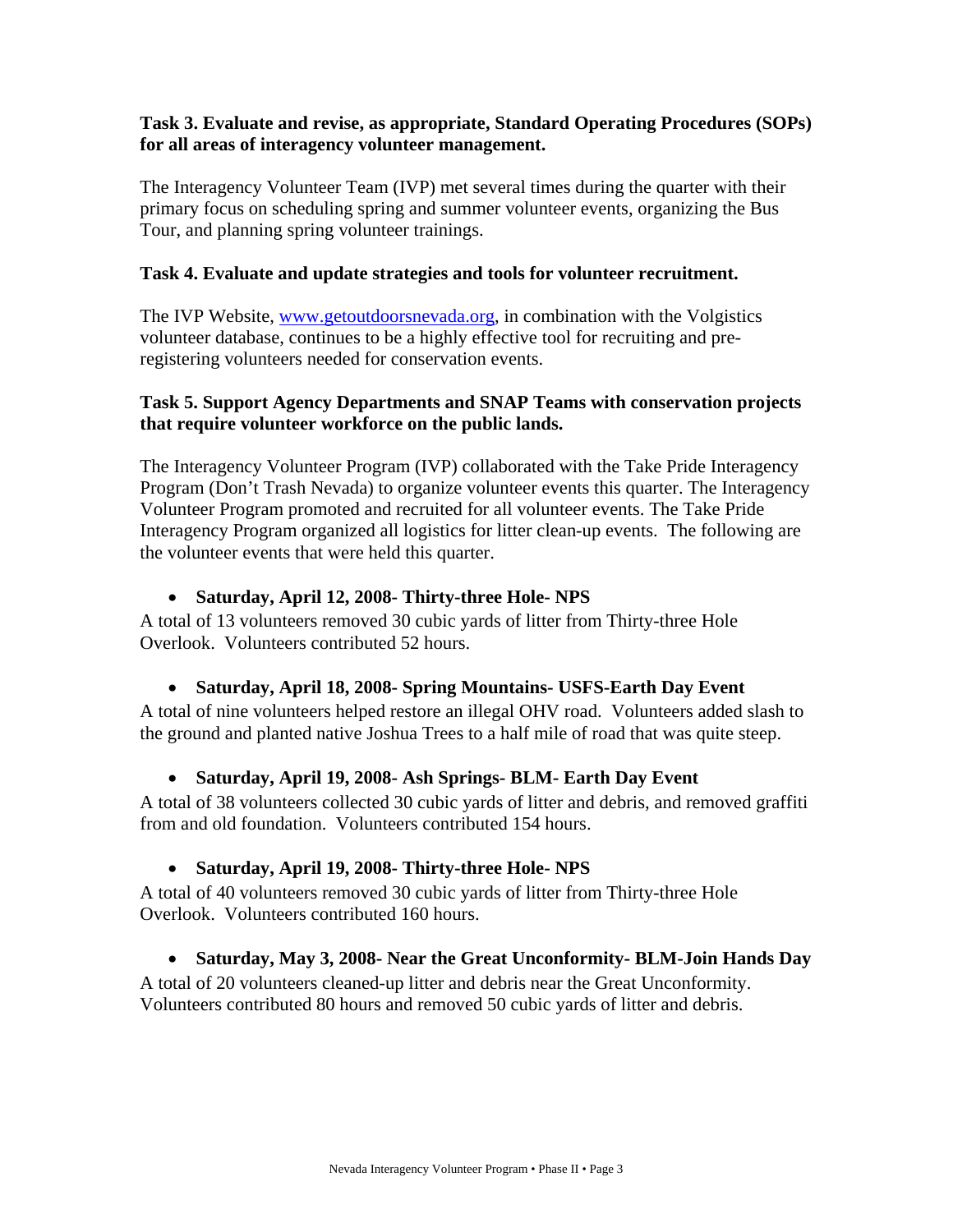#### • **Saturday, May 10, 2008- Spring Mountains- USFS/Spring Mountain**

#### **Volunteer Association- Spring Mountains Spring Cleaning**

A total of 175 volunteers cleaned-up litter and debris in both the Lee Canyon and Kyle Canyon Areas. Volunteers collected 310 cubic yards of litter and contributed 875 hours.

#### • **Saturday, May 31, 2008-Near Christmas Tree Pass-NPS- Seed Collection Day**

A total of 23 volunteers collected 100 lbs of wet Blackbrush seed for restoration efforts. Volunteers contributed 138 hours.

• **Saturday, June 7, 2008- Spring Mountains-USFS-National Trails Day**  A total of 32 volunteers helped restore the South Loop Trail on Mount Charleston by creating six water bars and cutting one tree that had fallen in the trail. Volunteers also collected 8 cubic yards of litter contributing 128 hours.

#### • **Saturday, June 7, 2008- Lee Canyon- NPS- Seed Collection Day**

A total of 19 volunteers collected 30 gallons of wet black brush seed. Volunteers contributed a total of 123 hours

• **Saturday, June 14, 2008- Wee Thump Wilderness- NPS- Seed Collection Day**  A total of 19 volunteers collected a total of 30 gallons of wet seed and 10 cubic yards of litter. Volunteers contributed a total of 114 hours

#### • **Saturday, June 21, 2008- Lovell Canyon- NPS- Seed Collection Day**

A total of 30 volunteers collected 50 gallons of wet black brush seed. Volunteers contributed a total of 150 hours.

#### **Task 6. Evaluate, refine, enhance, and deliver interagency volunteer orientation and training program.**

Three volunteer trainings were completed this quarter. Volunteer trainings are held three times a year. Due to low enrollment both volunteer orientations were canceled.

- Ten volunteers completed First Aid/CPR/AED training on April 1,2008
- Thirteen volunteers completed a Native Plant training in the Spring Mountains on June 14,2008
- Eight volunteers completed a cultural resource training on June 18, 2008

The first Annual IVP Bus Tour was held on May 16, 2008. Fifty volunteers attended the tour and visited Red Rock Canyon Conservation Area and Lake Mead National Recreation Area. Highlights included:

• Specialists discussing a variety of topics including wild horse and borrows, sub-merged cultural resources, and lake levels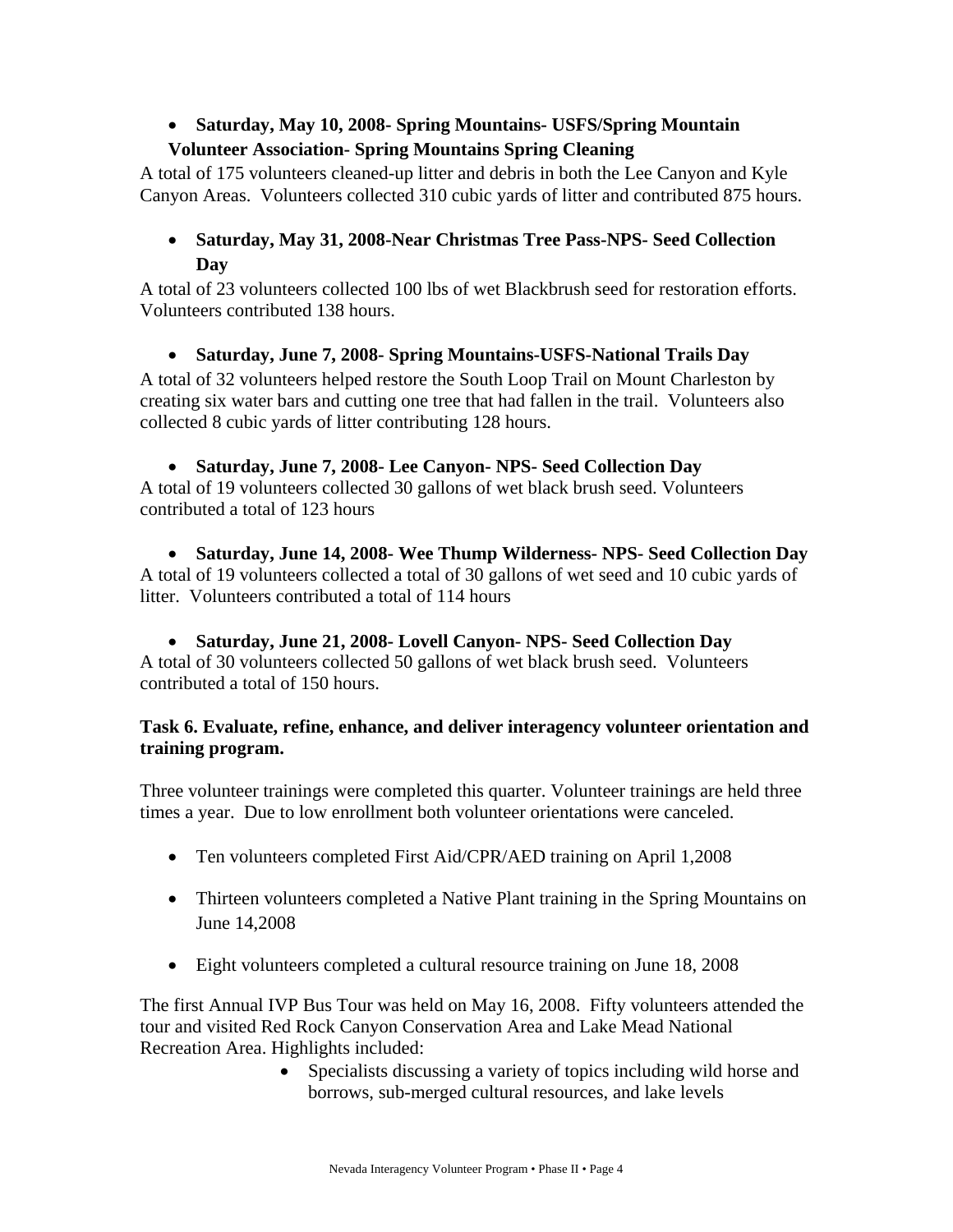- A boat tour of Lake Mead on the Desert Princess
- An interpretive talk at Willow Springs in Red Rock Canyon
- Positive feedback from volunteers

It is also important to note that registration for this training was full three days after posted on the Get Outdoors Nevada website.

#### **Task 7. Identify possible grant and donation opportunities to help support and sustain the program.**

Public relations and outreach activities, as well as opportunities to develop new collaborative community partnerships and relationships include the following:

- **HSBC World Environment Day**
- 2008 Summerlin Earth Day Festival

We are now developing a relationship with the Regional Transportation Commission to create carpool program for volunteer events.

#### **Task 8. Plan and implement volunteer recognition initiatives and events.**

• The Volunteer Recognition Awards Ceremony will be held on November 1, 2008. We have now secured the Renaissance Hotel where we will be hosting the event.

Submitted by:

Margaret N. Rees, Project Administrator Date

June 30, 2008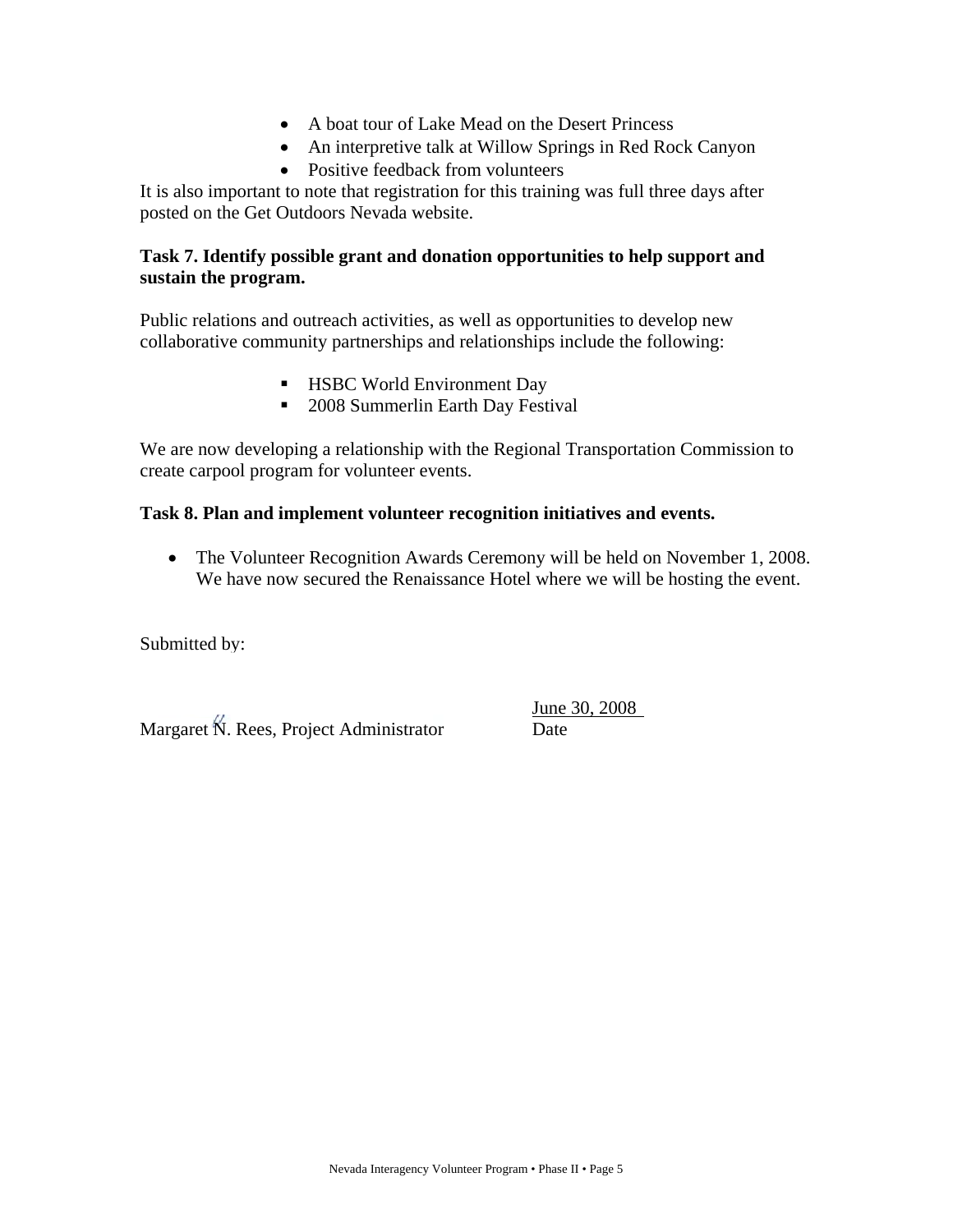#### **2007 Summer/Fall Events**

| Date/                               | <u>Agency</u>         | <b>Event Name</b>      | Location                    | Nature of Work         | Special         | Volunteers | $\underline{\operatorname{To}}$ |
|-------------------------------------|-----------------------|------------------------|-----------------------------|------------------------|-----------------|------------|---------------------------------|
| Time                                |                       |                        |                             |                        | Requirements    | Needed     | Register                        |
|                                     |                       |                        |                             |                        |                 |            | for Event                       |
| 2007                                |                       |                        |                             |                        |                 |            |                                 |
| <b>Saturday, August 18</b>          | U.S. Forest           | <b>Archery Range</b>   | Spring Mountains NRA, Mt.   | Litter/Debris Cleanup  | Minimum         | 35         | Sign up                         |
| 8:30 am - Noon                      | Service               | Cleanup                | Charleston, Deer Creek Hwy. |                        | $age - 8 yrs.$  |            | here                            |
| <b>Saturday, September 8</b>        | U.S. Forest           | <b>National Public</b> | <b>Spring Mountains NRA</b> | <b>Seed Collection</b> |                 | 50         | Registrati                      |
| 8:30 am- Noon                       | Service               | Lands Day              | Mt Charleston               |                        |                 |            | on opens                        |
|                                     |                       |                        |                             |                        |                 |            | 8/3/07                          |
| <b>Saturday, September 22</b>       | Bureau of Land        | <b>National Public</b> | Sloan Canyon NCA            | Litter/Debris Cleanup  | Minimum         | 200        | Registrati                      |
| $8:00 \text{ am} - 1:00 \text{ pm}$ | Management            | Lands Day              |                             |                        | $age - 12 yrs.$ |            | on opens                        |
|                                     |                       |                        |                             |                        |                 |            | 8/3/07                          |
| <b>Saturday, September 29</b>       | <b>National Park</b>  | <b>National Public</b> | Lake Mead NRA               | Litter/Debris Cleanup  |                 | $100+$     | Registrati                      |
| $8:00$ am $-11:30$ am               | Service               | Lands Day              |                             |                        |                 |            | on opens                        |
|                                     |                       |                        |                             |                        |                 |            | 8/3/07                          |
| <b>Saturday, October 13</b>         | U.S. Fish $&$         | National Wildlife      | National Wildlife Refuge    | Litter/Debris Cleanup  | Minimum         | 50         | Registrati                      |
| 8:30 $am - 1:00 pm$                 | Wildlife              | Refuge Week            | (Decatur, approximately 5)  |                        | $age - 18$ yrs. |            | on opens                        |
|                                     | Service               |                        | miles north of $215$ )      |                        |                 |            | 9/7/07                          |
| <b>Saturday, October 27</b>         | <b>Bureau of Land</b> | Make a Difference      | Red Rock Canyon NCA         | Trail maintenance,     |                 | 200        | Registrati                      |
| 8:00 am - 1:00 pm                   | Management            | Day                    |                             | litter clean-up,       |                 |            | on opens                        |
|                                     |                       |                        |                             | painting, and graffiti |                 |            | 9/7/07                          |
|                                     |                       |                        |                             | removal                |                 |            |                                 |

#### **Please note:**

**Start time for all events includes a 30 minute check –in period**

**All volunteers under the age of 18 must provide a signed parental approval form.**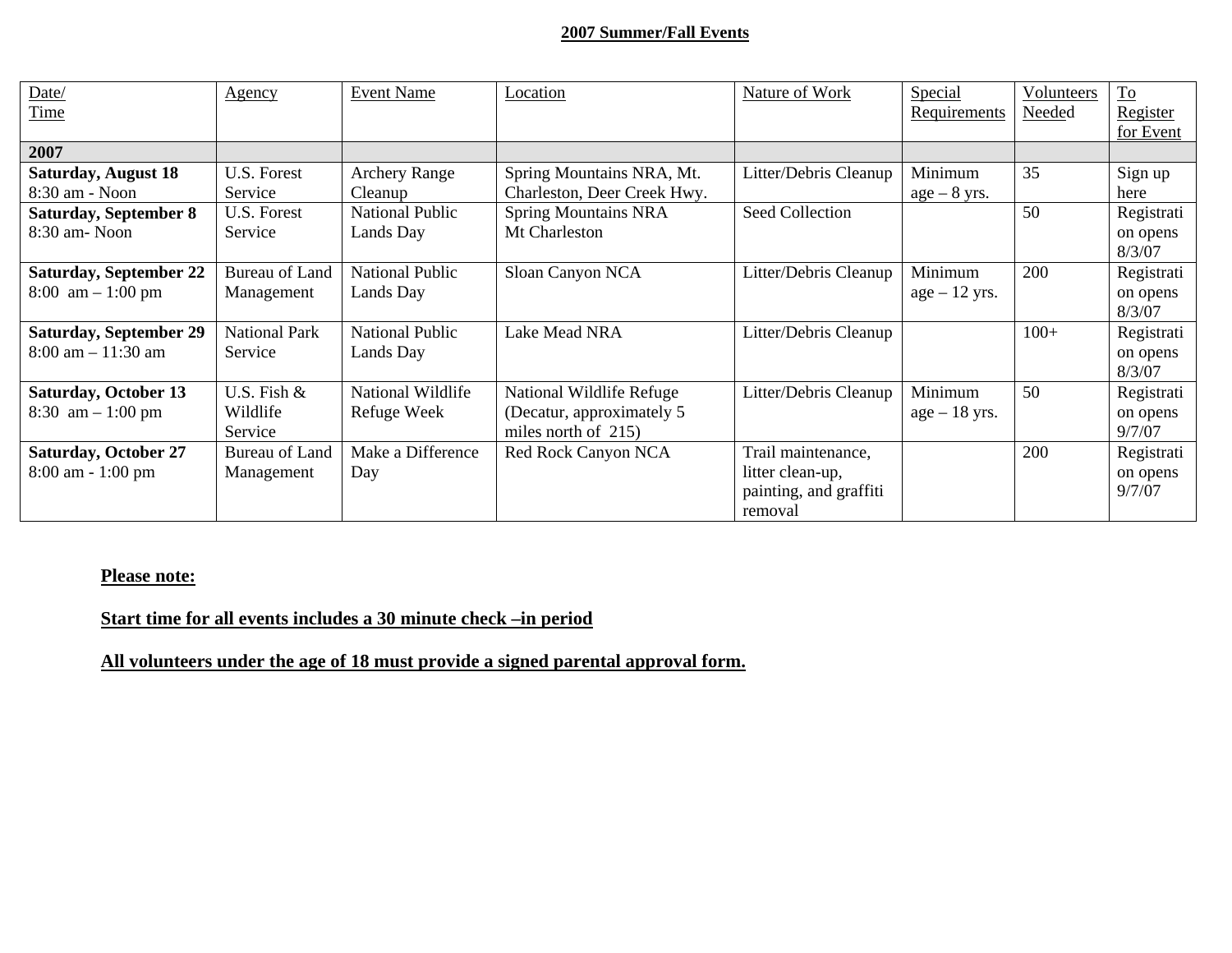#### **2008 Fall Events**

| Date/                    | Agency                | <b>Event Name</b>      | Location                    | Nature of Work         | Special            | Volunteers |
|--------------------------|-----------------------|------------------------|-----------------------------|------------------------|--------------------|------------|
| Time                     |                       |                        |                             |                        | Requirements       | Needed     |
| 2008                     |                       |                        |                             |                        |                    |            |
| Saturday, Sept. 13       | <b>U.S Forest</b>     | <b>National Public</b> | <b>Spring Mountains NRA</b> | <b>Seed Collection</b> | Volunteers         | 30         |
| $8:30$ am $-12:00$ pm    | Service               | Lands Day              | Mt Charleston               |                        | under 18           |            |
|                          |                       |                        |                             |                        | must have          |            |
|                          |                       |                        |                             |                        | adult              |            |
|                          |                       | <b>National Public</b> |                             |                        | supervision        |            |
| <b>Saturday, Sept 27</b> | <b>Bureau of Land</b> |                        | Red Rock Canyon NCA         | Guzzler work/trail     | Volunteers         | 50         |
| $8:30am - 12:00pm$       | Management            | Lands Day              |                             | rehabilitation         | under 18           |            |
|                          |                       |                        |                             |                        | must have<br>adult |            |
|                          |                       |                        |                             |                        | supervision        |            |
| Saturday, Oct. 4,        | National              | U.S Fish and           |                             | Hosting 5 bird count   |                    |            |
| <b>TBD</b>               | Wildlife              | Wildlife Service       |                             | stations along the     |                    |            |
|                          | Refuge Week           |                        |                             | lake and guiding       |                    |            |
|                          |                       |                        |                             | people to stations to  |                    |            |
|                          |                       |                        |                             | ensure people to       |                    |            |
|                          |                       |                        |                             | locations              |                    |            |
| Saturday, Oct. 4         | <b>National Park</b>  | <b>National Public</b> | Lake Mead NRA               | Litter/Debris Clean-   | Volunteers         | $50+$      |
| $8:30$ am $-12:00$ pm    | Service               | Lands Day              |                             | up                     | under 18           |            |
|                          |                       |                        |                             |                        | must have          |            |
|                          |                       |                        |                             |                        | adult              |            |
|                          |                       |                        |                             |                        | supervision        |            |
| Saturday, Oct. 18        | U.S Fish and          | <b>National Public</b> | Ash Meadows                 |                        |                    |            |
|                          | Wildlife              | Lands Day              |                             |                        |                    |            |
|                          | Service               |                        |                             |                        |                    |            |
| Saturday, Nov. 15        | <b>National Park</b>  | National Family        | Lake Mead NRA               |                        | Volunteers         |            |
| 8:30 -12:00pm            | Service               | Day                    |                             |                        | under 18           |            |
|                          |                       |                        |                             |                        | must have          |            |
|                          |                       |                        |                             |                        | adult              |            |
|                          |                       |                        |                             |                        | supervision        |            |
|                          |                       |                        |                             |                        |                    |            |